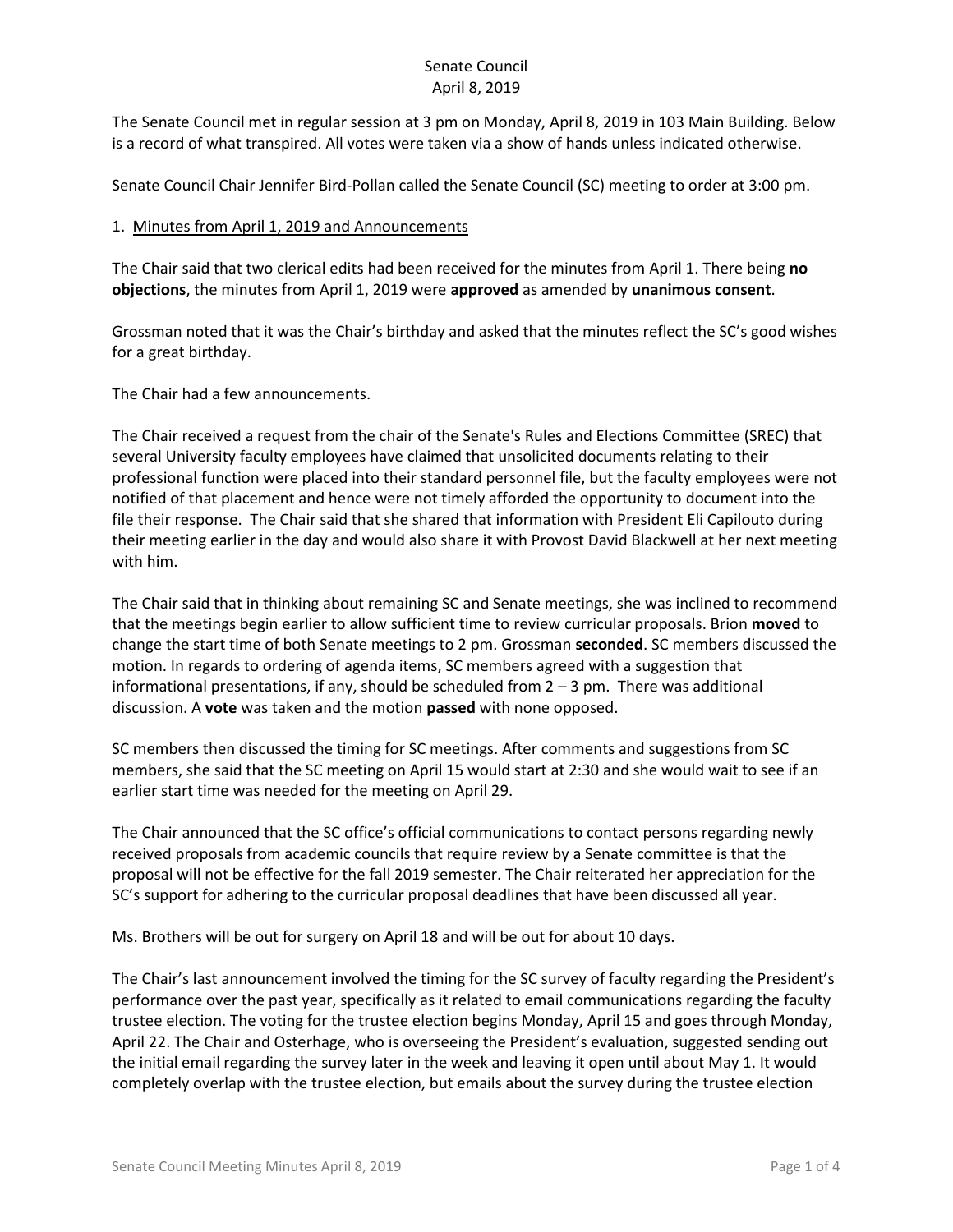## Senate Council April 8, 2019

would be avoided. There were no objections from SC members. The Chair said she would try to ensure that no reminders for the survey would be sent during the time of voting for the faculty trustee election.

## 2. Committee Reports

# a. Senate's Academic Programs Committee (SAPC) - Aaron Cramer, Chair

### i. Proposed New Graduate Certificate in Structural Engineering

Cramer, chair of the Senate's Academic Programs Committee (SAPC), explained the proposal. The Chair called for questions of fact and there were some questions about the faculty of record and its responsibilities. Concerns were expressed that, as written, the faculty of record did not have the authority to add and remove members (per question 3b on the form) and also that the certificate director, instead of the faculty of record, would be responsible for the curriculum, which should be in the purview of the faculty of record. During discussion it was also established that a departmental vote could be conducted via email; it is also acceptable for the text of an email soliciting input to indicate that a lack of emailed objections by the faculty would demonstrate support and approval.

When there were no additional questions of fact, the Chair stated that the **motion** from the SAPC was a recommendation to approve the establishment of a new Graduate Certificate in Structural Engineering, in the Department of Civil Engineering within the College of Engineering. Because the motion came from committee, no **second** was needed. During discussion, SC members indicated that the proposal did not need to return to the SC – if Cramer believed the edits addressed the sense of the SC's comments, the proposal could move directly to the University Senate (Senate). A **vote** was taken and the motion **passed**  with none opposed.

## ii. Proposed New Graduate Certificate in Tobacco Treatment Specialist Training

Cramer explained the proposal. There were no questions of fact. The Chair said that the **motion** from the SAPC was a recommendation to approve the establishment of a new Graduate Certificate in Tobacco Treatment Specialist Training, in the College of Nursing. Because the motion came from committee, no **second** was needed. There was no debate. A **vote** was taken and the motion **passed** with none opposed.

## b. Senate's Academic Organization and Structure Committee (SAOSC) – Al Cross, Chair i. Proposed New Center for Equality and Social Justice

Cross, chair of the Senate's Academic Organization and Structure Committee (SAOSC), explained the proposal. He explained that the proposed Center for Equality and Social Justice (CESJ) did not meet the definition of an educational unit but the proposing college [Arts and Sciences] had nonetheless sought the endorsement of the SC and Senate. There were many questions of fact and Guest Mark Kornbluh (AS/History, dean) also participated. When there were no additional questions of fact, the Chair said that the **motion** from the SAOSC was a recommendation to endorse the proposed academic organization of the Center for Equality and Social Justice in the College of Arts and Sciences. Because the motion came from committee, no **second** was needed.

During discussion and debate, Cross stated that the proposed administrative center could be changed to a multidisciplinary research center (MDRC), an educational unit, if at least one FTE were added. Guest Davy Jones (ME/Toxicology and Cancer Biology, chair of Senate's Rules and Elections Committee (SREC)) commented that he presumed Dean Mark Kornbluh would bring another proposal to the Senate if he wanted to request approval to change the administrative nature of the CESJ to an MDRC. Kornbluh concurred. When debate wound down, a **vote** was taken and the motion **passed** with none opposed.

# c. Senate's Admissions and Academic Standards Committee (SAASC) – Herman Farrell, Chair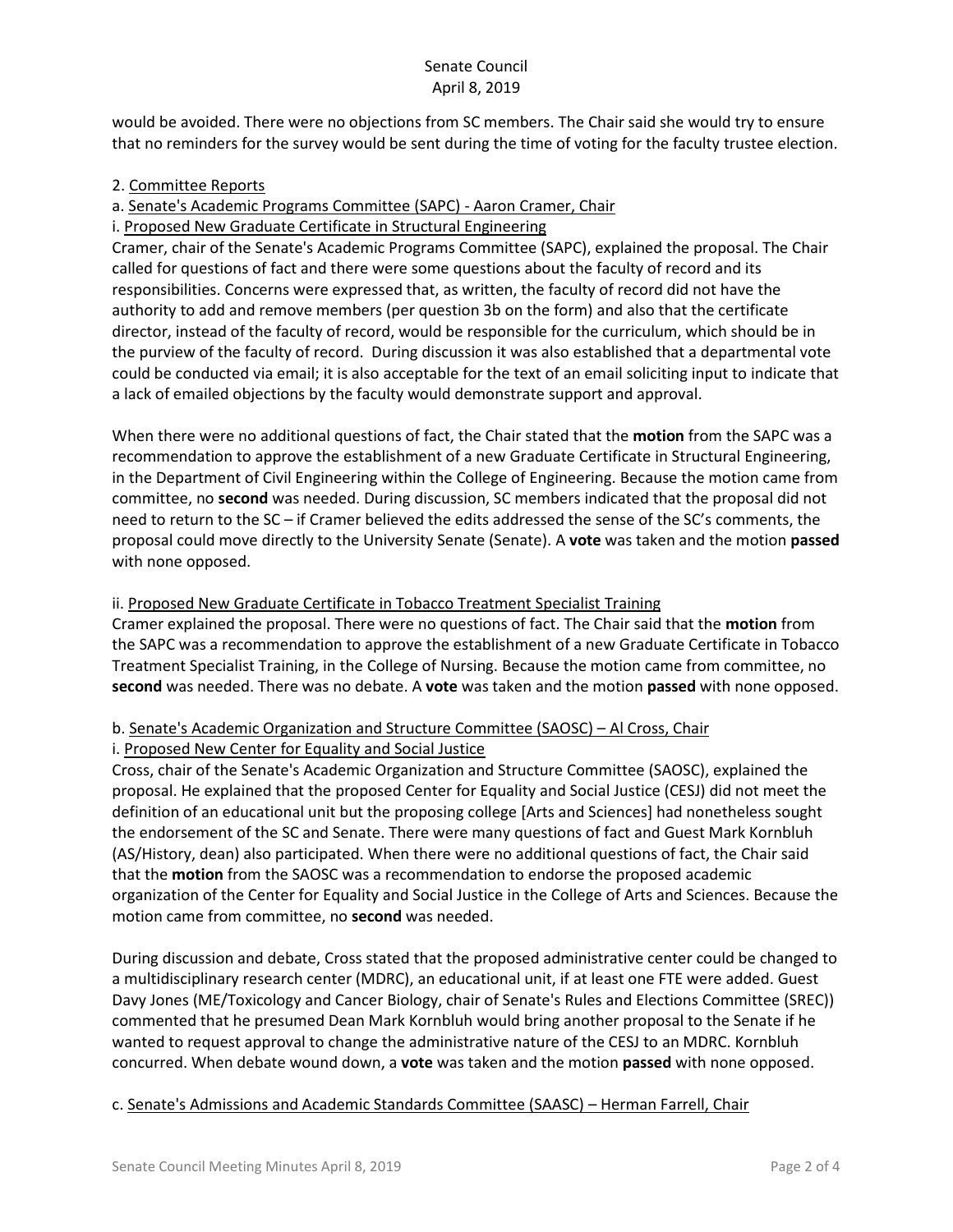# Senate Council April 8, 2019

## i. Proposed Changes to MA Philosophy

Guest Herman Farrell (FA/Theatre and Dance, chair of Senate's Admissions and Academic Standards Committee (SAASC)) explained the proposal and noted that the justification for the changes to the MA were the same as the justification for the change to the PhD. There were a couple of questions of fact that were answered by Guest Eric Sanday (AS/Philosophy). The Chair said that the **motion** from the SAASC was a recommendation to approve the proposal. Because the motion came from committee, no **second** was needed. There was no debate. A **vote** was taken and the motion **passed** with none opposed.

### ii. Proposed Changes to PhD Philosophy

There were no questions of fact. The Chair said that the **motion** from the SAASC was a recommendation to approve the proposal. Because the motion came from committee, no **second** was needed. There was no debate. A **vote** was taken and the motion **passed** with none opposed.

### iii. Proposed Changes to PhD in Epidemiology and Biostatistics

Herman explained the proposal. Guest Steven Browning (PbH/Epidemiology) joined the discussion. During questions of fact, it became apparent that there was a disconnect between the proposal on the agenda and the proposal that Browning thought was being discussed. The Chair apologized to Browning and said she would look into the issue and report out on what she discovered.

## iv. Proposed Changes to BAEDU Early Elementary Education

Farrell explained the proposal. There were no questions of fact. The Chair said that the **motion** from the SAASC was a recommendation to approve the proposal. Because the motion came from committee, no **second** was needed. There was no debate. A **vote** was taken and the motion **passed** with none opposed.

### v. Proposed Suspension of Admissions for BACH-AH

Farrell explained the proposal, noting that the recommendation to approve was also accompanied by a suggestion to waive *SR 3.4.2.B.2 [new numbering 3.4.2.2.2]*, which required an open hearing for a variety of types of proposals, including a proposal to close a program. The Chair led SC members in a discussion about the requirement for an open hearing. The Chair reviewed the pertinent *SR* and noted that the SAASC was responsible for holding an open forum and Guest D. Jones agreed that the SAASC's regular meeting could constitute an open hearing. The Chair suggested that the SAASC could ask an associate dean or similar individual to inform affected individuals about an SAASC meeting that could serve as an open forum. She preferred having the open hearing held, because it was a relatively easy way to satisfy that requirement.

The Chair stated that the first **motion** from the SAASC was a recommendation to waive the open hearings and disclosure requirements set forth in *SR 3.4.2.B.2 [new numbering 3.4.2.2.2]*. Because the motion came from committee, no **second** was needed. There was no debate. The Chair said she would announce at the Senate meeting the contemplation of different ways to comply with that rule, even when a proposal was routine. In response to a question from Hamilton, the Chair confirmed that the waiver applied only to the proposal on the day's agenda. A **vote** was taken and the motion **passed** with none opposed.

The Chair stated that the next motion was a recommendation from the SAASC to suspend admissions and close the program. Because the motion came from committee, no **second** was needed. A **vote** was taken and the motion **passed** with none opposed.

### d. Ad Hoc Committee on Academic Engagement (Title IV) – Roger Brown, Chair